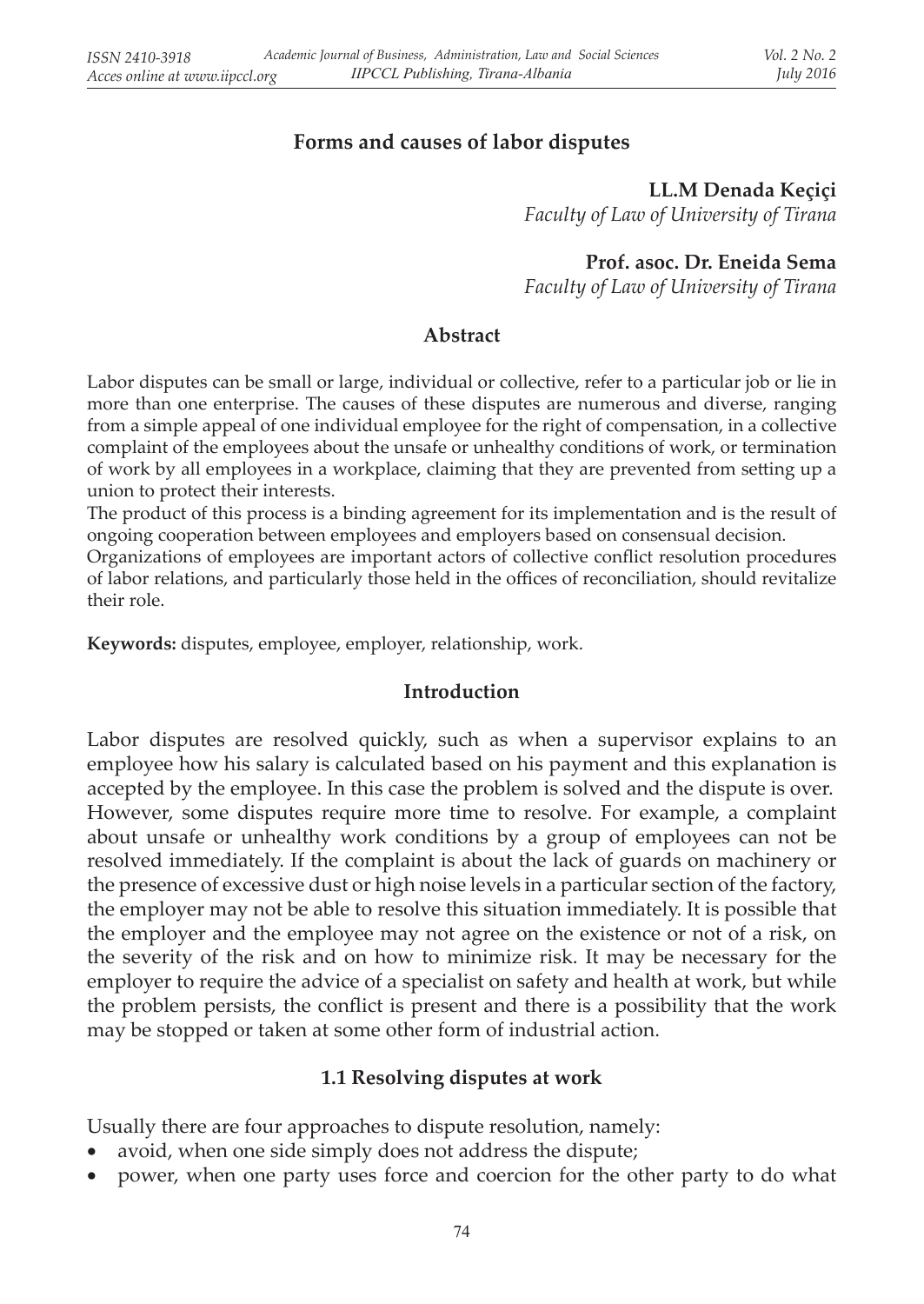needs to be done;

- rights, when one party uses several independent standards about what is right for the dispute resolution;
- • consensus, when one party tries to reconcile, to compromise or accept positions or basic needs of the other party.

One of the most efficient tools for solving disputes at work is collective discussions which consists in a process of negotiation between an employer or group of employers, and an organization of employees or a group of employees, and aims to reach an agreement mutually agreed upon conditions and terms of employment. The product of this process is a binding agreement for its implementation and its result is the ongoing cooperation between employees and employers based on consensual decision. The importance of establishing machinery that enables voluntary negotiations through collective discussions is emphasized in the Convention No. 98 of ILO "On the principles of the right to organizing collective discussions" (1949), which provides that: "*Appropriate measures to national conditions shall be taken whenever it is necessary to encourage and promote the development and full utilization of machinery for voluntary negotiations between employers or organizations of employers and organizations of employees, to regulate the terms and conditions of employment through collective agreements*." 1 Even the Convention no. 154 "Regarding the Promotion of Collective Conversation" (1981), provides that collective conversations should be allowed in all branches of the economic activity and for a range of issues.<sup>2</sup> This includes the terms and conditions of employment, regulation of relations between employers and employees, and relations between employers or employers' organizations and one or more organizations of employees. Negotiation is the foundation of consensual approaches to resolving disputes and is controlled by the parties included in the dispute. Resolving of disputes through negotiation shows a mature system of industrial relations, where interaction that is based on power-sharing and consensus approaches is accepted as a normal process.

## **1.2 Management of disputes at work**

Dispute management systems vary from one country to another. As provided in Article 1 of ILO Recommendation no. 92 related to voluntary conciliation and arbitration, dispute management systems should be appropriate to national conditions. This is a necessary condition to guarantee the effectiveness of the system and the trust of its users. Usually disputes management systems fall into three main categories, as follows:

Ministry or working departments, where prevention and resolution of labor disputes is the responsibility of national or state labor administrations. In this case, conciliation and arbitration processes depend on officials of the departments of labor, but national circumstances may allow limited involvement in the dispute settlement process to private agencies. This approach is still used in many Asian,

<sup>1</sup> Article 4 of the Convention no. 98 of the ILO "On the principles of the right to organize and collective discussions".

<sup>&</sup>lt;sup>2</sup> Article 1, paragraph 1 of the convention no. 154 "In connection with the Promotion of Collective discussions" (1981).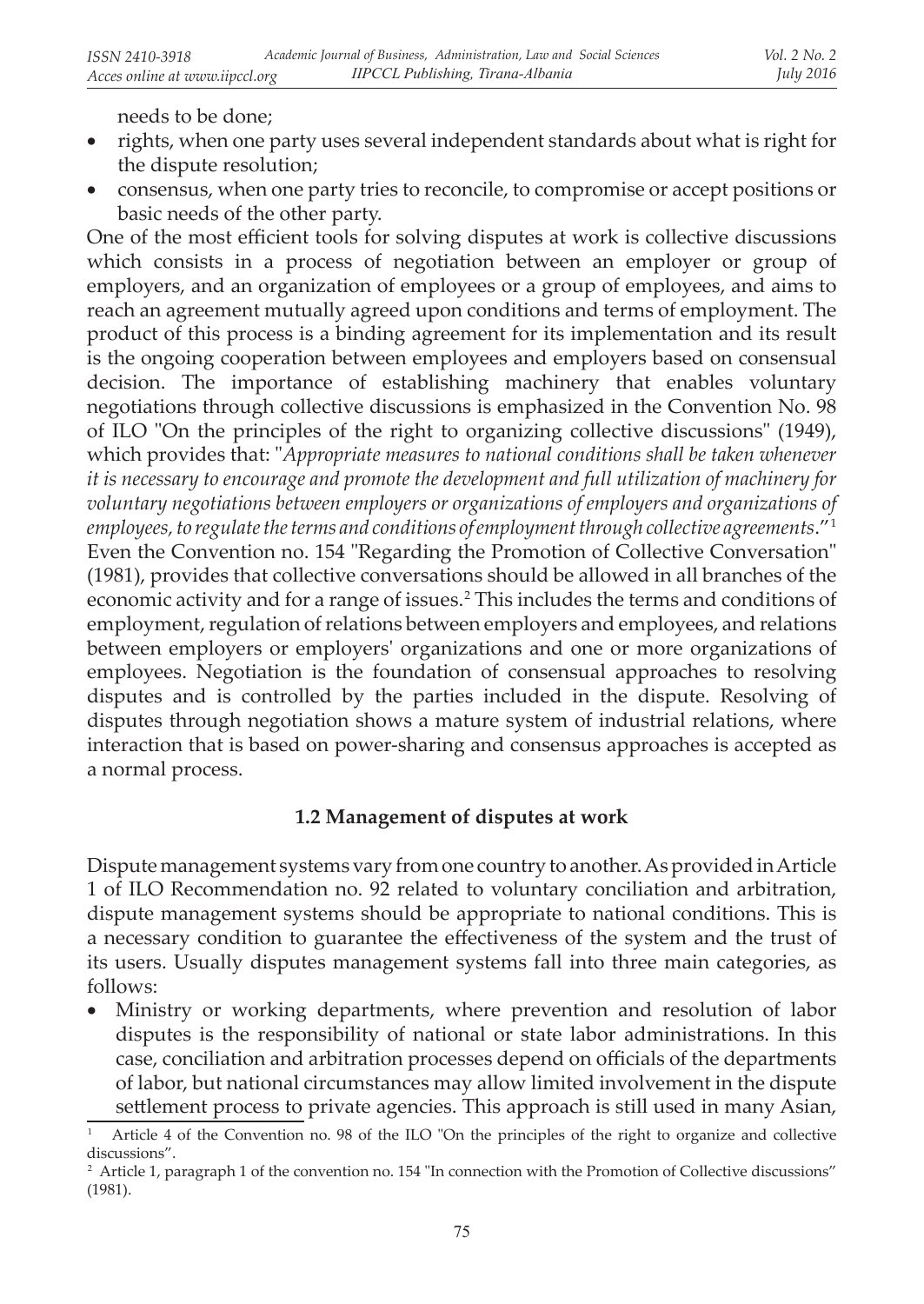African, European, Arab and American places.

- Independent bodies provided by law, where the prevention and resolution of labor disputes is the responsibility of the state-funded bodies, which operate with a high level of autonomy and independence.
- Prevention and resolution of labor disputes are the responsibility of an independent commission, authority or similar body that operates under a special law, which is equipped with its council or board of directors. Although such bodies have been operating for more than 60 years, this category can be termed as a modern independent system.

The National Labour Council is the highest institution of social dialogue in the country. National Labour Council (hereinafter: KKP) is a tripartite consultative body with representatives from the Council of Ministers and organizations of employers and employees.<sup>3</sup>

The KKP conducts consultations, takes decisions by consensus and makes specific recommendations to the Council of Ministers, through the Minister of Social Welfare and Youth. Organizations of employers and employees, and the public administration should give available to KKP all information and data required, relating to the subject of the functioning of the Council for the development of the consultations.

The Council examines issues of common interest to organizations of employers and employees in order to reach an acceptable solution to the parties. The consultations are made especially concerning the preparation and implementation of labor legislation, amendments to this Code and the content of laws, policies and national organizations dealing with employment, vocational training, protection of employees, hygiene and technical safety, production, wellbeing programs of economic and social development, and implementation rates of the International Labour Organization. National Council of Labor may create specialized committees or temporary working groups of advice and study of specific issues of interest to the common National Labor. The council has its own independent budget, which is set by the Council of Ministers. Rules of functioning of the National Labour Council are regulated by the Council of Ministers.<sup>4</sup>

## **1.3 Visions of Unions in Albania nowadays**

Unions must show their vision, although at first glance this seems strange. This is because they are precisely the unions, which should engage with pragmatism to improve working conditions or specific legal framework. However unions were those that participated actively in the changes in the late eighties and early nineties. They pursued a vision of who hoped for more rights and better living conditions of work for their members. Other unions have followed, and today in transition countries there is virtually no trade union organization to be mentioned, which does not actively engage in Integrated Emergency improvement of legislation in accordance with EU norms and thus does not follow the "European social model" vision. Only thus can be considered successes, but also failures of certain steps in decision making. Let's use

<sup>&</sup>lt;sup>3</sup> Decision no. 1039, dated 4.12.2013 "On the functioning of the National Labour Council and the appointment

of representatives to the Council of Ministers in the Council".

<sup>4</sup> Article 200 of the Labour Code.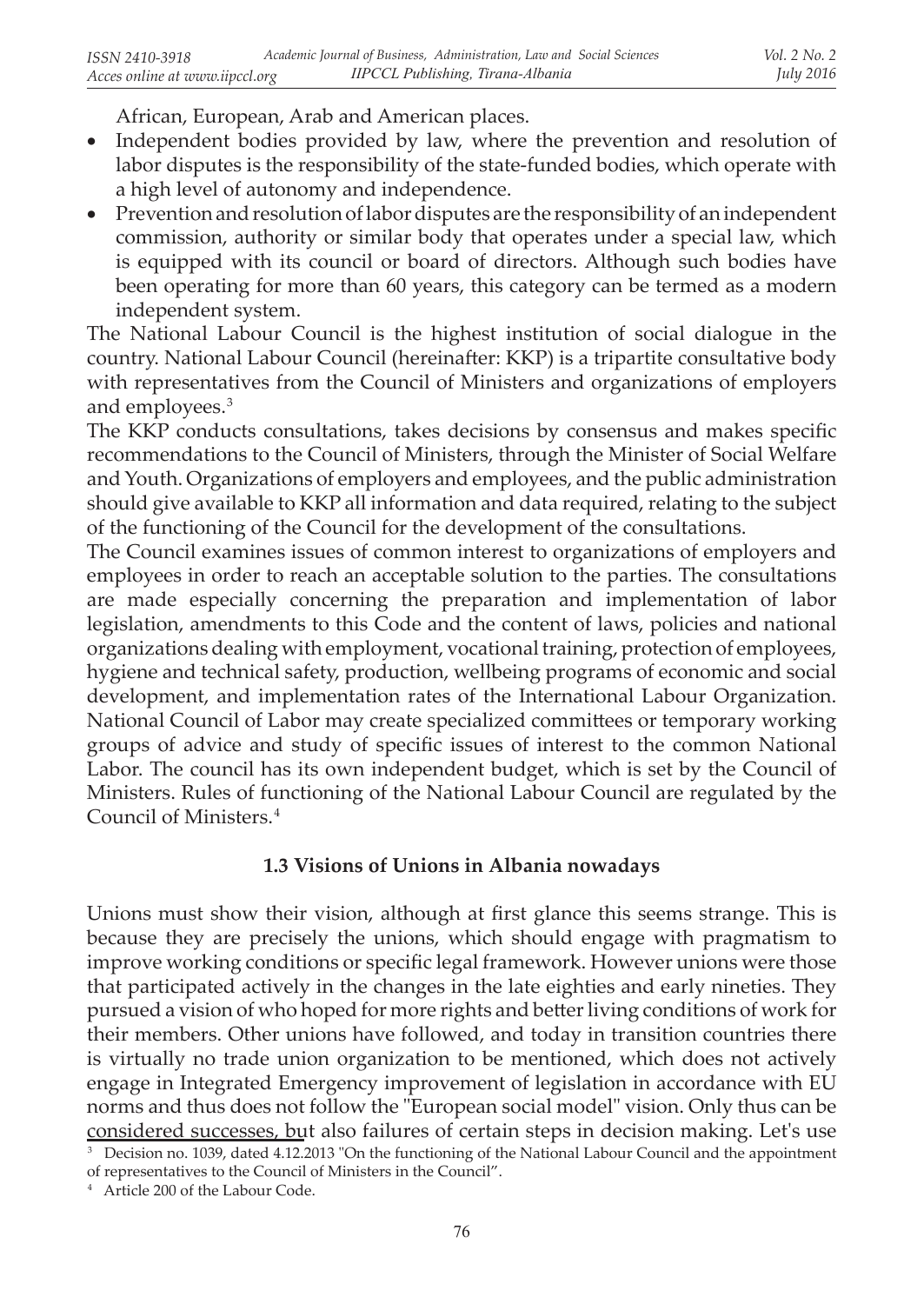a concrete comparison: an organization can actually make a lot of steps, but - when everyone goes in a different direction - the result can be coming around or lay beyond the point of departure.

Unions need to start making meaningful concept of "European social model" and to apply it to the field specific topics in their countries.

Field topics may be (Hantke, 2013):

- Minimum social standards,

- The social insurance systems continuously improved (health, age, unemployment),

- Collective contractual agreement on working conditions and wage calculation,

- A coordinated tariff policy and equipped with European-wide guiding principles,

- A functioning system of industrial relations,

- A modern industrial and structural policy,

- A modern domestic legal framework of the company with the rights required for the participation of employees in decision making,

- Occupational safety and health protection.

Based on the study and research I've conducted for the right of association in Albania as well as labor relations in this regard, I have reached a number of interesting conclusions. These results consist in the legislative aspect and practical developments. The union rights can be exercised only in connection with the historical development being enriched, perfect and better fulfilling its social mission. This right reflects the dynamic development of positions between employers and employees while protecting the interests of employees, their professional, economic interests, ie persons who belong to a union.

So, from historical formation of unions and other organizations of this kind so far observed that in Albania they have changed radically. So, in its infancy begining unions had simple organisations of workers for vital interests, today we have a new branch of labor law, the Right to Organise is widespread in all sectors of the economy as a public as well as private enterprise.

Unions are the basis of democracy and where the state has the right to guarantee freedom of association, where the state at the same time has the right to provide for the right to strike and also has no right to interfere in the restriction of freedom of association.

It is amended and improved the legal applicable framework. It is ratified ILO convention which has specified and positively impacted on legislation of labor law. Labor Code has expressed in its content principles and norms set by the constitutions, conventions of the International Labour Organization (ILO) for the "right of association" or for ratified "Liberties unions", the Revised European Social Charter which are principles and norms prevailing over the regulations or provisions of the labor legislation of the two countries.

# **1.4 Usage of the right to strike as an instrument for resolving collective disputes**

A strike is the temporary interruption of work, which employees use to solve their economic or social requirements in accordance with the rules laid down by the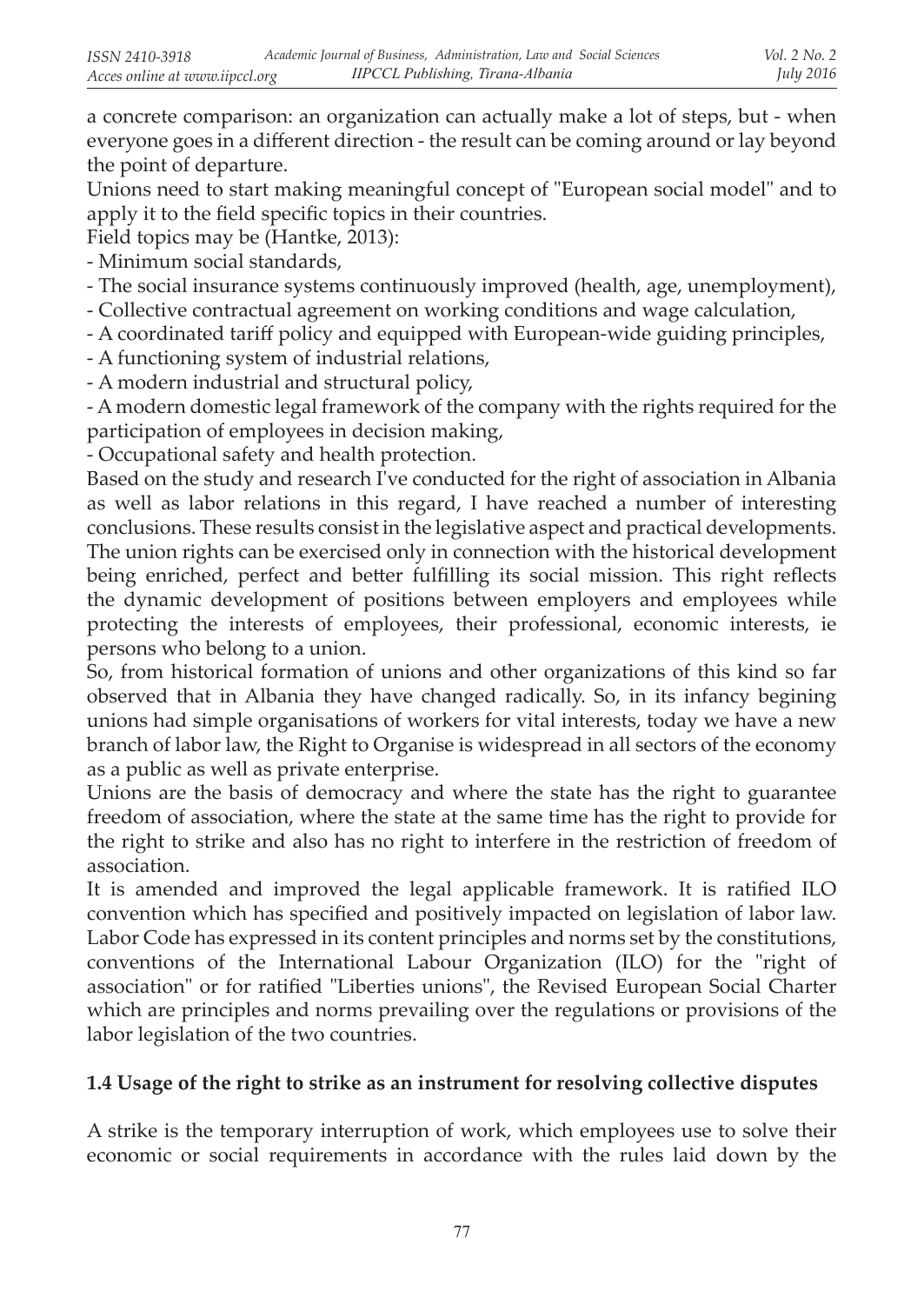constitutional provisions and other legal acts.<sup>5</sup>

The strike is the form or means of opposition of employee against the employer. Arranging a strike s affected by many factors such as: the degree of economic development, specific activities of trade unions, forms of political regime and other socio-economic factors.

According to its definition, a strike represents a collective cessation of work by more employees in order to realize their rights from labor relations.

The strike expresses the presence of a collective labor dispute, but it is also a war against the employer. In some legal systems, the strike is prohibited and threatens criminal penalties. In other systems, criminal law only punishes certain behavior during the strike.

The strike may be wrong or abusive in 3 groups of prohibitions:

a) those that provide the merits of the strike, through its various forms;

b) those who believe that employers have abused with the right to strike through its abnormal use;

c) those that characterize such events as the worker actions not related to the strike, and who can not find legal justification in the very existence of the strike.

The legality of the strike is an important issue. According to Article 197/3 of the Labour Code are define the general terms of this aspect.

- It is organized by a syndicate, which enjoys legal personality or affiliates to an organization of employees with such personality;
- It aims to achieve the signing of a collective labor contract or, if there is one, to meet the requirements arising from labor relations and which are not regulated by this contract, except as provided in Article 169/2;
- Syndicate or syndicates, on one side, and employers' organizations on the other side, have tried to agree, subject to mediation and conciliation proceedings;
- It is not contrary to legislation. There are some types of strike conditions: special conditions that can suspend the strike like natural disasters, war, or emergencies, and cases when the freedom of elections is into risk, etc. Dismissal due to a lawful strike is invalid. The period of suspension does not affect seniority and its effects.

When the strike is illegal, under Article 197/9, according to the Labor Code, the employer may terminate the employment relations with the strikers. He has the right to make a decision for the workers that do not resume work within three days, to terminate the employment contract with immediate effect, and to ask them to pay for the damage caused. Also the demand for compensation may be directed against the syndicate organizing the strike.

It is the court that decides in the case of an illegal strike, the responsible person, setting the damage caused and indemnification obligations of the parties. If circumstances allow the court may decide on resuming the work.

French legal doctrine, the strike is defined as a fundamental way of protecting professional interests, such as temporary collective suspension of labor in order to

<sup>5</sup> http://albanianjustice.com/?p=1259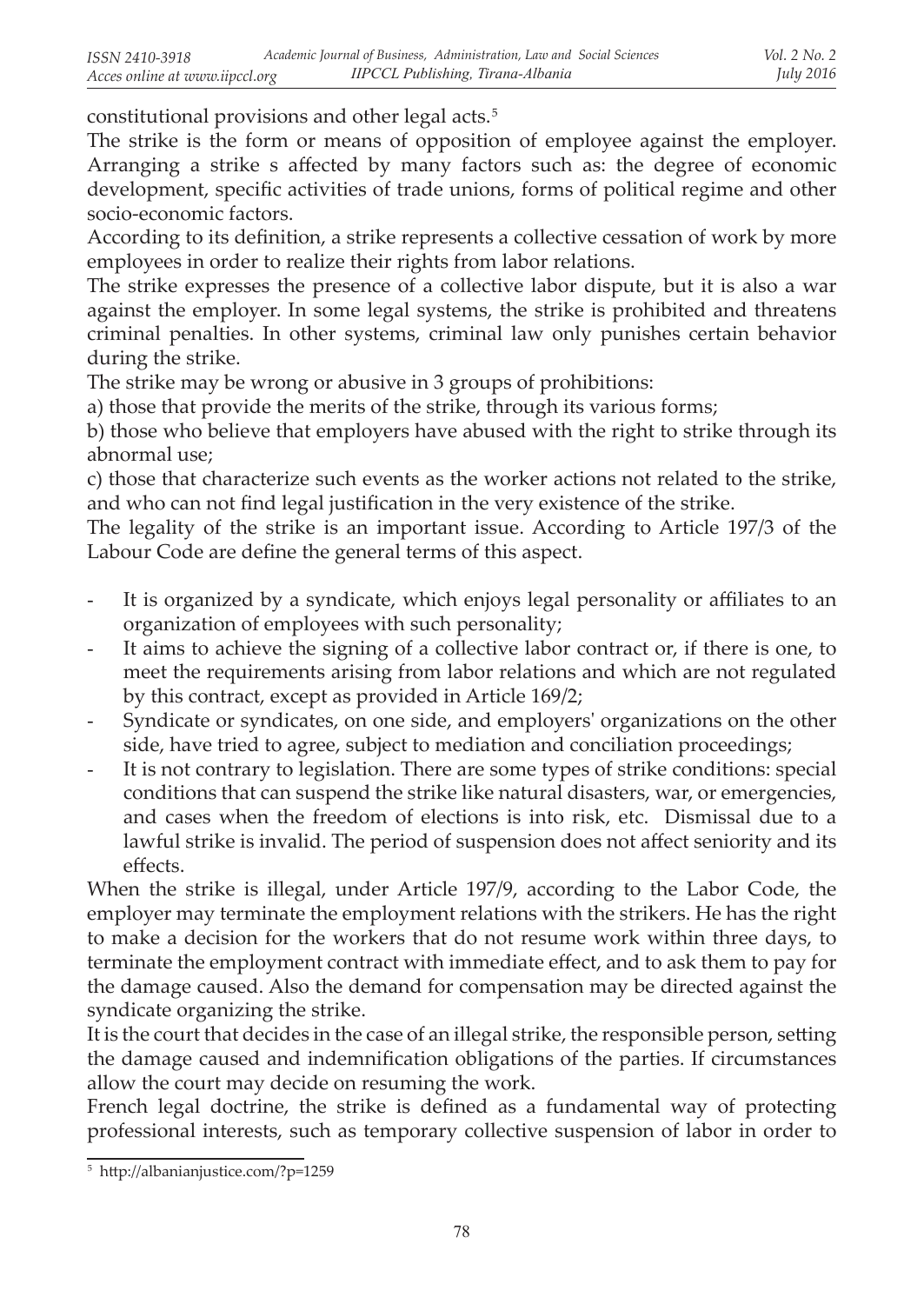put pressure on the employer to support the demands of the employees.

The right to strike is a constitutional right which is enshrined in the Preamble of the French Constitution of 1946 which states that: "*The right to strike is exercised within the framework of the laws that govern*". By that time, the legislature did not see fit to issue regulations on the right to strike. The action of this right was practically free in the private sector (that is framed by rules of jurisprudence); but it was only partially regulated in the public sector. On the question of establishing a minimum service in public services, it should be noted that the legislature - before 2007 - was very careful.<sup>6</sup> Legislator in France has specified, fixing specific rules for strikes in public services. It follows that judicial and administrative jurisdictions have refined the right to strike, that foremost is its setting as a legal right. Constitutional Council has oriented legislative activity in this field.

Case law shows that administrative authorities and managers do not have the power to regulate the right to strike in general (it is an exclusive competence of the legislature), but they can maintain a minimum individually service. However, the State Council and the Constitutional Council created a law to limit the powers of public authorities and to create a minimum service, it should actually be a minimum service and not a normal, and otherwise it would be a barrier to the right to strike. In general, historically, courts have strictly controlled the powers of public service managers in minimum service.

Therefore we can see that in France, the right to strike, including public services before 1990 were much less regulated but then, the topic of social dialogue began to spread more widely and is displayed in the form of "minimum negotiated services " for example public sector of transport in Paris (RATP).

The right to strike in France is known to public officials with few restrictions.

The conditions set by Art. L.521 - 2 and L.521 - 6 of the Labour Code on the right to strike are:<sup>7</sup>

- Mandatory presentation of notification by one or more representatives at least 5 full days before the start of the strike by the syndicate.
- The notice must specify the reasons for the strike, deciding the venue, date and time of onset and duration of the proposed strike
- During the notification period the parties may negotiate;
- Following strike
- Failure to comply with these provisions may result in sanctions against the strikers.

According to the law of the State Council, the two main classes of agents can be ordered to remain in their posts during the strike, by:

- Personal authority involved in the action of the government and,

- Agents that ensure the functioning of essential services to government action to guarantee the physical security or the maintenance of buildings and equipment.

Restrictions on the right to strike (the establishment of minimum services) are performed by the regulatory authority under the control of the administrative judge.

<sup>6</sup> www.journaldumauss.net/spip.php?article28

<sup>7</sup> http://www.fonction-publique.gouv.fr/fonction-publique/statut-et-remunerations-23